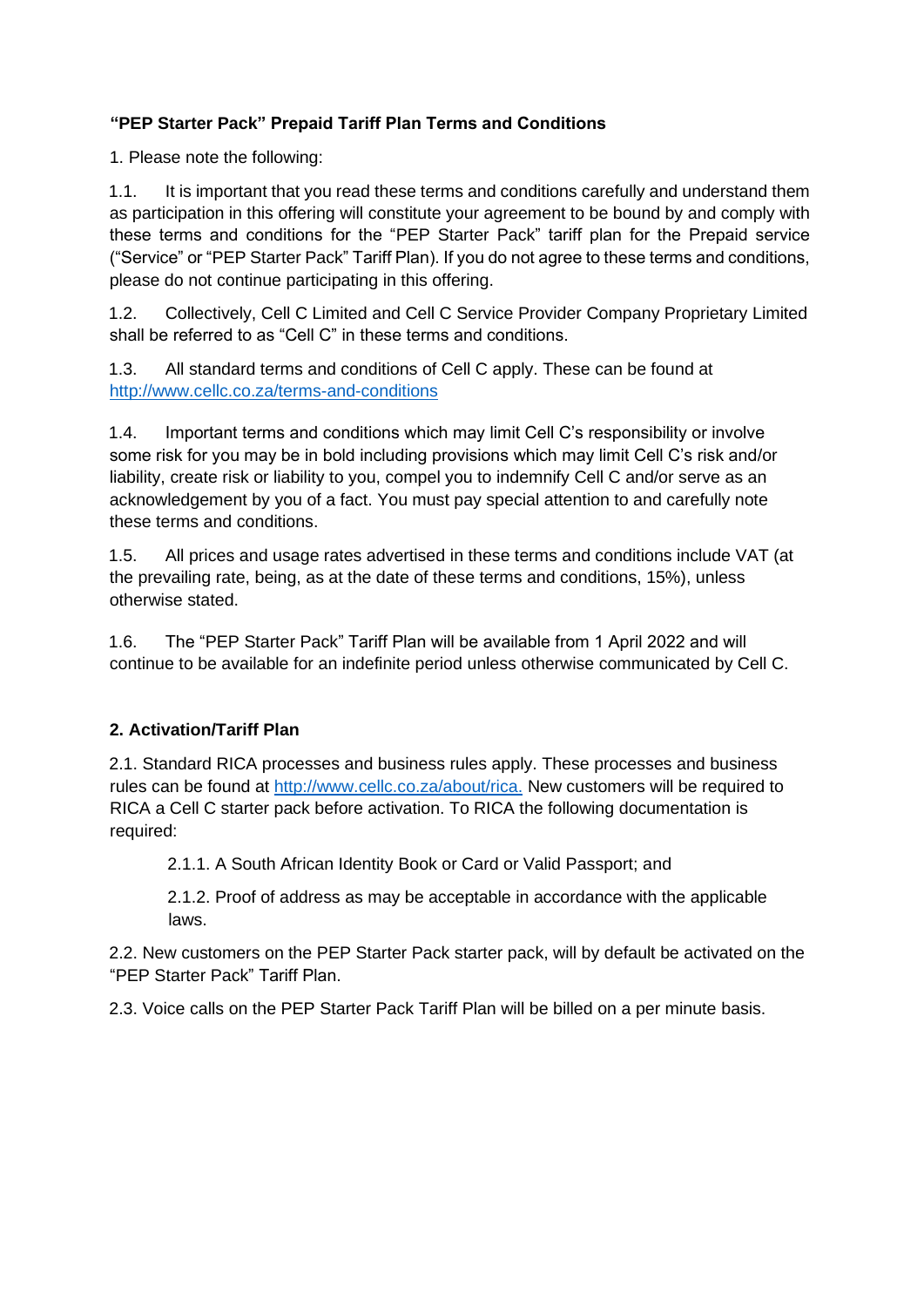2.4. The rates indicated in the table below are fixed and apply at any time of the day.

| "PEP Starter Pack" Tariff Plan Rates                               |                                                 |  |  |  |
|--------------------------------------------------------------------|-------------------------------------------------|--|--|--|
| Data                                                               | R0,29 (per MB)                                  |  |  |  |
| Voice calls (to any local network at any<br>time)                  | R1,50 (per minute)                              |  |  |  |
| SMS (to any local network at any time)                             | R <sub>0</sub> ,50                              |  |  |  |
| <b>MMS</b>                                                         | R <sub>0</sub> ,50                              |  |  |  |
| <b>International SMS</b>                                           | R <sub>1</sub> ,74                              |  |  |  |
| International calls                                                | As per international calling rates              |  |  |  |
| International roaming                                              | As per country and individual network<br>rates* |  |  |  |
| *International roaming services Prepaid T's and C's are applicable |                                                 |  |  |  |

### **3. Recharge Bonus Promotion**

3.1. The Recharge Bonus promotion will be available from the date of activation of the new PEP starter pack. The end date for the Recharge Bonus promotion is indefinite. Cell C may, at its sole discretion, change the end date of the Recharge Bonus promotion on the PEP Tariff Plan as it deems necessary.

3.2. Customers on the "PEP starter pack" Tariff Plan will automatically receive anytime data and on-net voice minutes, WhatsApp data for FREE with R15 or More recharge they make ("Recharge Bonus"). Cell C may, at its sole discretion, change the Recharge Bonus allocation from time to time and/or the vary the charges of the PEP Starter Pack Tariff Plan as it deems necessary.

3.3. Recharge Bonus is made up of:

3.3.1. On-Net Voice minutes for Cell C to Cell C calls; and

3.3.2. Anytime data

3.3.3. WhatsApp data

3.4. In the Recharge Bonus promotion, based on the customer's Recharge value (Rands), they will receive a corresponding Recharge Bonus allocation of free anytime data, on-net voice minutes, plus WhatsApp data.

3.5. The Recharge Bonus' On-net Voice (Minutes) will be billed per minute

3.6. In the Recharge Bonus promotion is applicable for any and every recharge on the "PEP Starter Pack" Tariff Plan.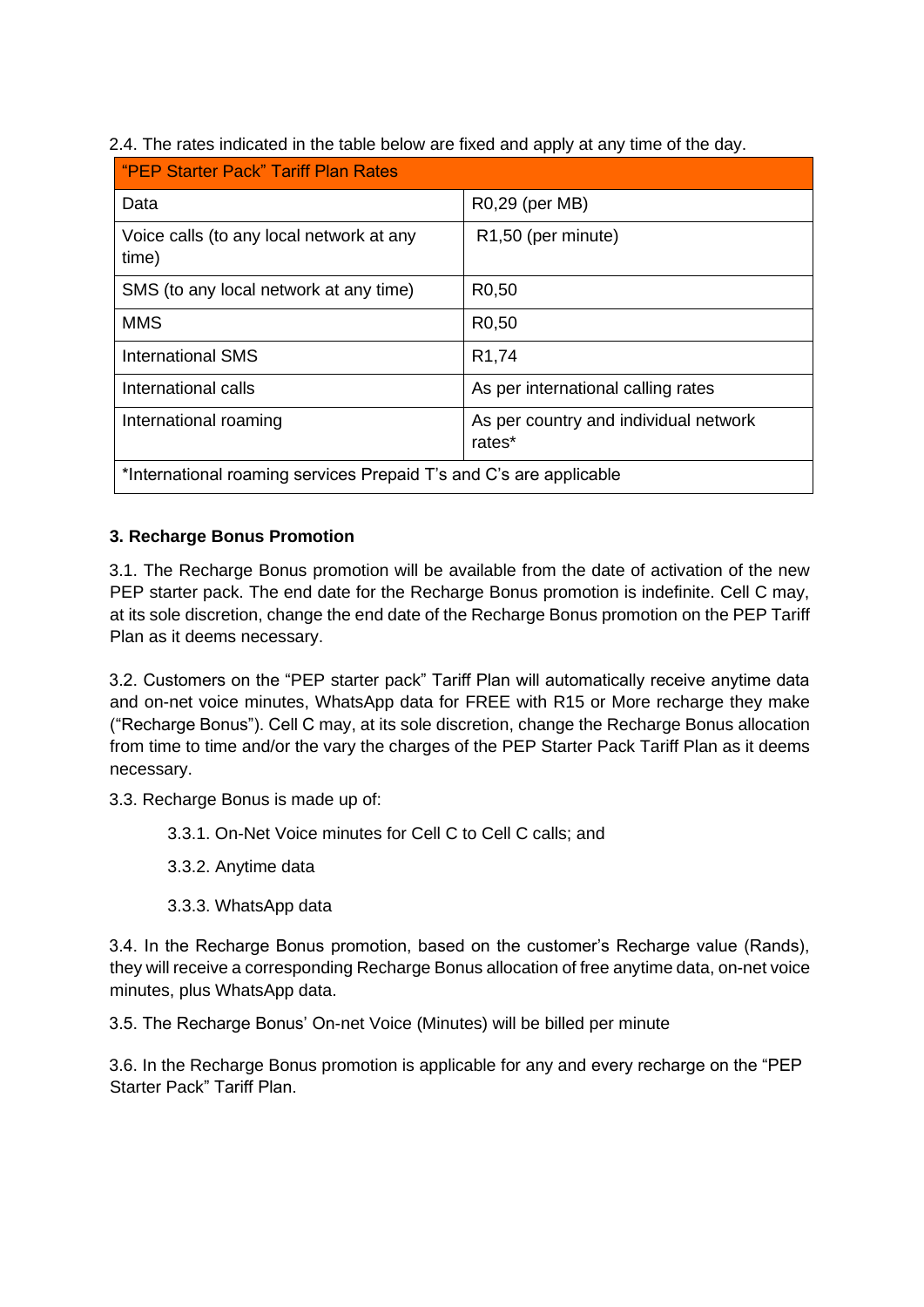| <b>Recharge bands (ZAR)</b> |            | <b>Reward</b> |                      |                 |                      |
|-----------------------------|------------|---------------|----------------------|-----------------|----------------------|
| <b>Min</b>                  | <b>Max</b> | Data (MB)     | <b>On-net (Mins)</b> | <b>Validity</b> | <b>WhatsApp (MB)</b> |
| 5                           | 14,99      | 30            | 30                   | 3 Days          | ---                  |
| 15                          | 34,99      | 120           | 300                  | 3 Days          | <b>250MB</b>         |
| 35                          | 49,99      | 300           | 600                  | 3 Days          | <b>250MB</b>         |
| 50                          | 149,99     | 1024          | 900                  | 7 Days          | <b>250MB</b>         |
| 150                         | 399,99     | 2048          | 900                  | 7 Days          | <b>250MB</b>         |
| 400                         | 699,99     | 2048          | 900                  | 7 Days          | <b>250MB</b>         |
| 700                         | 999,99     | 2048          | 900                  | 7 Days          | <b>250MB</b>         |
|                             | $+1000$    | 2048          | 900                  | 7 Days          | <b>250MB</b>         |

3.7. The table below shows the Recharge Bonus allocation corresponding to the Recharge Value

3.8. The anytime data allocated as part of the Recharge Bonus can be used for any Internet access at any time of the day.

3.9. The on-net voice minutes allocated as part of the Recharge Bonus can be used for Cell C to Cell C calls at any time of the day.

3.10. The new WhatsApp – 250MB Recharge Reward benefit will be allocated with every recharge of R15 or More (Minimum recharge value).

3.11. The WhatsApp data allocated as part of the Recharge Bonus can be used for any WhatsApp usage at any time of the day with an exception of the WhatsApp Calling and WhatsApp Video Calling functionality.

3.12. Customers will be charged data rates for WhatsApp Calling and WhatsApp Video Calling usage

3.13. Cell C will offer a reconnect service to an end-user on a per minute tariff plan for valid dropped calls. Cell C customers may call the Call Centre in a case of a valid dropped call and will be reimbursed accordingly

3.14. The Recharge Bonus will be applicable for any recharge by the customer across the following channels and formats:

3.14.1. Cell Mobile App;

3.14.2. Cell C Website;

- 3.14.3. Cell C Owned Stores;
- 3.14.4. Cell C Branded Stores;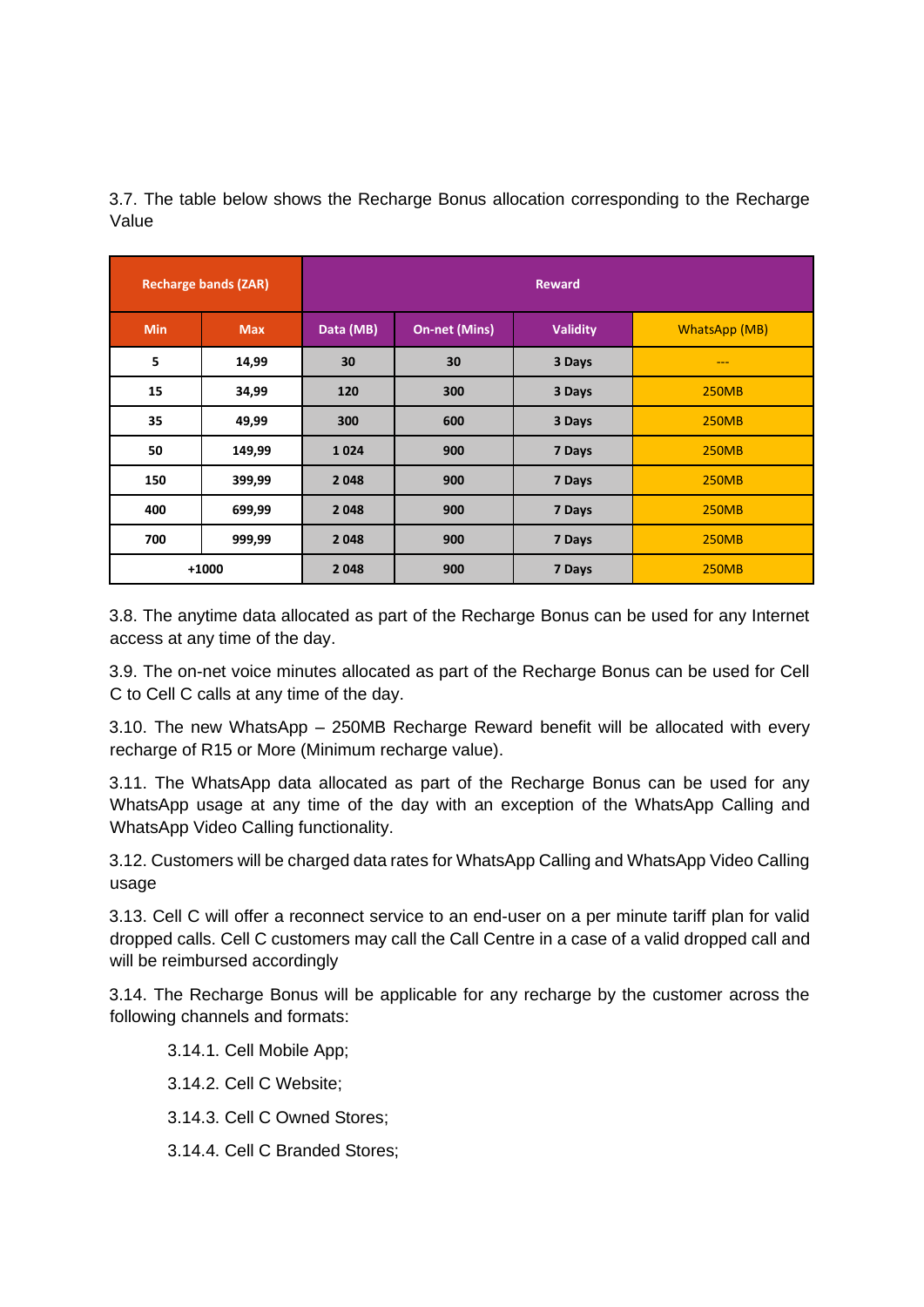3.14.5. Retailers; and

3.14.6. Banking channels

3.15. Recharges from any payment method (cash, credit card, emergency recharge, etc.) will be accepted to qualify for the Recharge Bonus promotion.

3.16. The Recharge Bonus cannot be transferred or gifted to any other Cell C customer nor will it be transferable to any other third party.

3.17. The Recharge bonus is only allocated on once-off recharges only i.e. there will be no accumulation of recharges to move into another recharge value.

3.18. There is no limit on the number of times a customer can recharge.

3.19. There is no limit on the rand value of the customer's recharge.

### **4. Validity/Expiry**

4.1. The Recharge Bonus is valid for either 3 days or 7 days depending on the Rand value of the recharge. Customers who recharge between R5 and R49.99 will be allocated a Recharge Bonus that is valid for 3 days from the day of allocation. Customers who recharge from R50 and above will be allocated a Recharge Bonus that is valid for 7 days from the day of allocation. This applicable validity period and Recharge Bonus is outlined in the table above. Cell C may, at its sole discretion, review the validity period from time to time.

4.2. Any Recharge Bonus not used before the expiry of the validity period will be forfeited.

### **5. Migrations**

5.1. Customers who wish to migrate out of the PEP Starter Pack tariff plan will not be permitted to do so.

### **6. PEP Starter Pack Starter Packs**

6.1. The new PEP- Prepaid Tariff Plan will be the default plan when activating a PEP starter pack.

6.2. Although there may be variations of the PEP starter packs – the benefits and Recharge Bonus promotion is standard and the same across any of the PEP Starter Packs.

6.3. The PEP starter pack will be available in selected Cell C retail channels as may be determined by Cell C.

6.4. The PEP starter pack will be available to all new prepaid customers, subject to clause 7, from 1 April 2022 and will continue to be available for an indefinite period unless otherwise communicated by Cell C.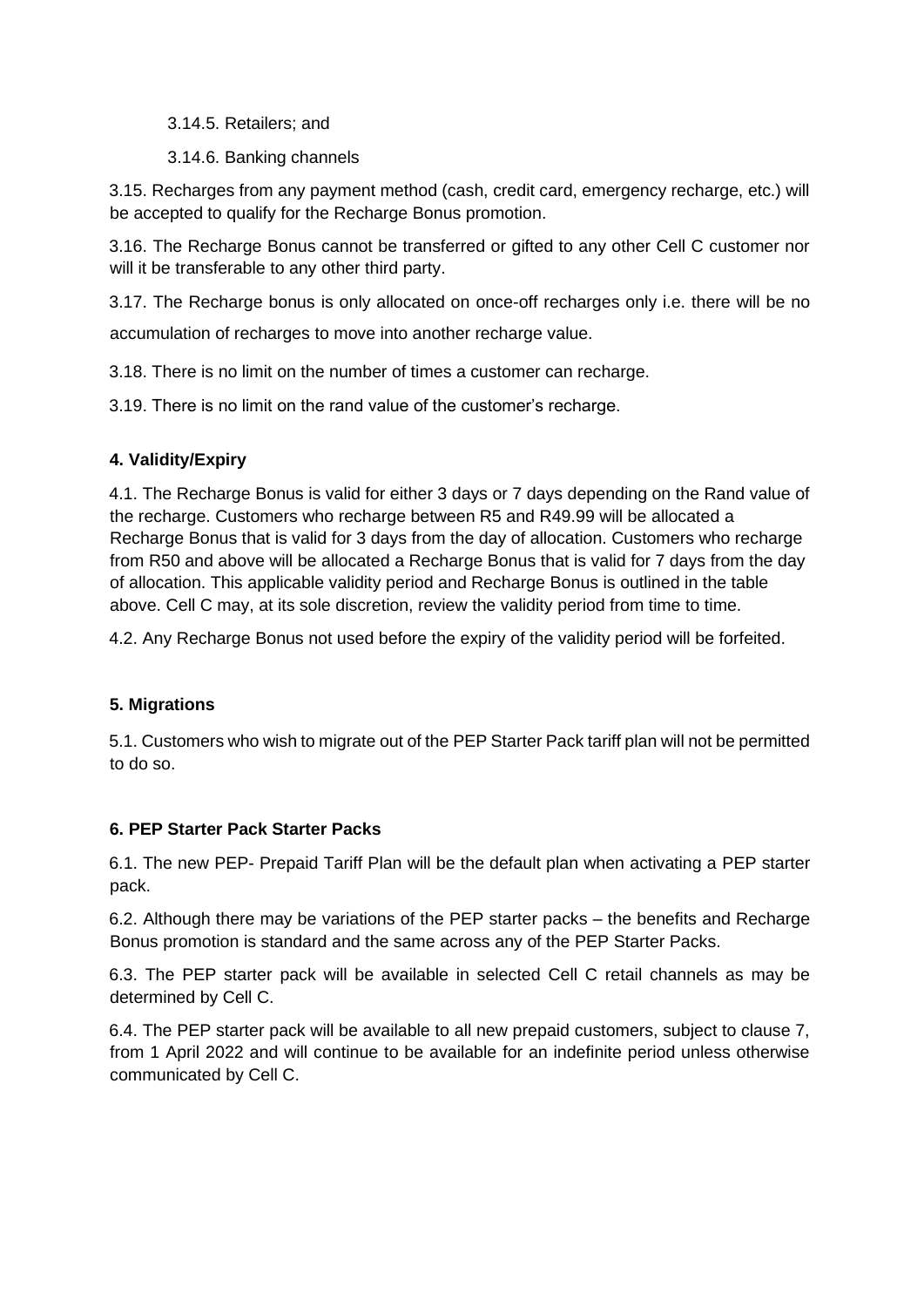# **7. Exclusions**

7.1. The "PEP" Tariff Plan is not available to:

7.1.1. Contract / Postpaid and TopUp Customers;

7.1.2. CST lines;

7.1.3. WASPs; or

7.1.4. LCR (Least Cost Routing) products.

7.2. The Recharge Bonus value is only available for local usage only.

7.3. The "PEP Starter Pack" Tariff Plan benefits may not be used in conjunction with any other Promotion included in other Cell C products to generate additional benefits. Cell C will

regard this act as a fraudulent activity and will suspend the Service immediately pending an investigation.

7.4. Bundle purchases do not qualify for the Recharge Bonus promotion.

7.5. If a customer on the "PEP Starter Pack" Tariff Plan recharges with a rand value and subsequently gifts or transfers or depletes this recharge value, this customer will qualify for the Recharge Bonus promotion and will receive the Recharge Bonus corresponding to their recharge value.

7.6. If a customer on the "PEP Starter Pack" Tariff Plan receives a gift or transfer of recharge value / airtime, this does not qualify this customer for the Recharge Bonus promotion.

#### **8. General**

8.1. Any valued added services or bundles added to the account will be deducted from the customer's airtime.

8.2. All Premium rated voice calls, SMSs, MMSs and Internet usage will be charged for at the applicable rate.

8.3. Customers will be allowed to do a SIM swap by using a Cell C starter pack. The current SIM swap rules for Cell C customers apply. You may access these on http://www.cellc.co.za/terms-and-conditions.

8.4. All Prepaid benefits and balances will be transferred to the new SIM when a SIM swap is performed.

8.5. The "PEP Starter Pack" Tariff Plan and any benefits can only be used for private and personal use and cannot be used for commercial purposes or any form of on-seller usage where the customer uses this product and charges for the Service. The customer agrees that the benefits shall not be resold and/or used for purposes of least cost routing, SIM boxes, international bypass, payphones, WASP services and/or call centres. Failure to adhere to this condition shall be a breach of these product terms and conditions and Cell C shall have the right to immediately suspend the customer and all benefits.